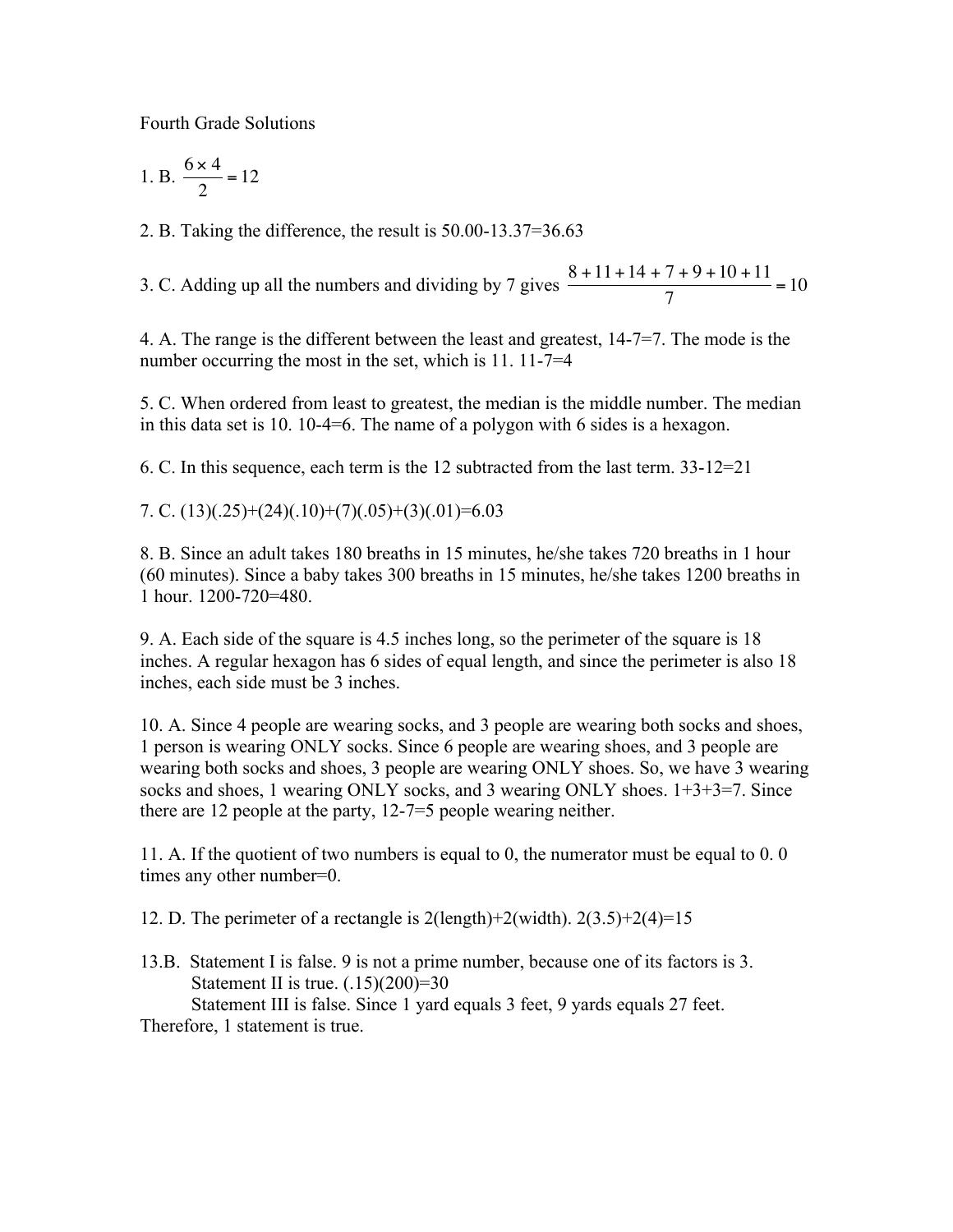14. B. The number of sides of a decagon is 10, so A=10. The number of faces of a cube is  $6$ , so B= $6$ . The greatest common factor of 6 and 21 is 3, so  $C=3$ .  $10+6-(2X3)=16-6=10$ 

15. C. Since 10 pennies are equal to one dime, 100 pennies are equal to 10 dimes.

16. B. 4.312431-3.755976=0.556455

17. A. 90% of 50 is 45. The question asks for how many serves Patrick does NOT hit in, so 50-45=5.

18. A.  $\frac{1 \text{ lap}}{20 \text{ g}}$ 20 Seconds  $\times$  4 =  $\frac{4 \text{ laps}}{20 \text{ seconds}}$ , so he can swim 4 laps in 20 seconds with his flippers.

19. C. An obtuse triangle is one in which any of the interior angles exceed 90 degrees.

20. B.  $\frac{416}{7}$  = 59*r*3, so there are 3 left over.

21. A. Converting both heights to inches, we get Lebron to be (12)(6)+8=80 inches, and Coleman to be  $(12)(3)+10=46$  inches. 80-46=34 inches. This is equivalent to 2 feet 10 inches.

22. B. To find out if a number is divisible by seven, take the last digit, double it, and subtract it from the rest of the number. Going through all of these choices, 1036 is divisible by 7, because  $103-(6)(2)=91$ , which we know is divisible by 7. The other method would be to use long division, and see which choice leaves no remainder.

23. A.  $216 \div 6 \div 4 \div 3 = 3$ 

24. D. Since the cloud creates 500,000 raindrops, and it rains at a rate of 1000 drops per minute, it will stop raining 500 minutes after 9:00. 500 minutes is equivalent to 8 hours and 20 minutes, so it will stop raining at 5:20 pm.

25. D. A birdie is one less than a par. So, subtracting 1 from each value and then adding them all together gives you 27.

26. D. 10+9+8…+1=55

27. C. The farmer has 36 pumpkins, and can only hold 8, so it will take him 5 trips to get all the pumpkins there. Each trip there and back takes 45+45=90 minutes, or 1.5 hours.  $(1.5)(5)=7.5$  hours.

28. A.  $(5 + 5) \div 5 + 3 - 4 \times 2 = 10 \div 5 + 3 - 8 = 2 - 5 = -3$